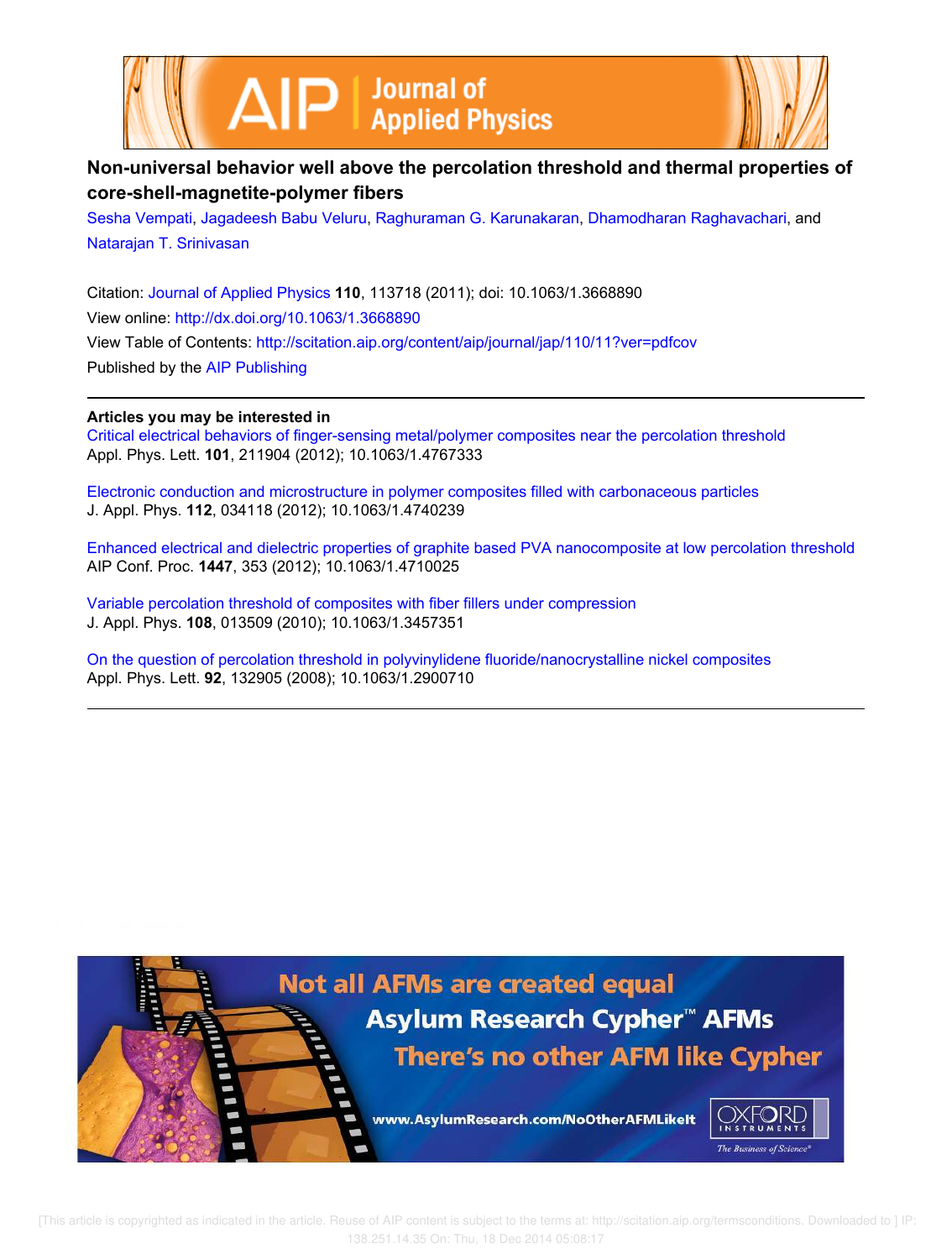# Non-universal behavior well above the percolation threshold and thermal properties of core-shell-magnetite-polymer fibers

Sesha Vempati,<sup>1,a),b)</sup> Jagadeesh Babu Veluru,<sup>1,a),c)</sup> Raghuraman G. Karunakaran,<sup>2</sup> Dhamodharan Raghavachari,<sup>2</sup> and Natarajan T. Srinivasan<sup>1</sup>  $1$ Department of Physics, Indian Institute of Technology Madras, Chennai 600 036, India  $^{2}$ Deparatment of Chemistry, Indian Institute of Technology Madras, Chennai 600 036, India

(Received 16 August 2011; accepted 1 November 2011; published online 12 December 2011)

Aligned nanocomposite electrospun fibers are investigated for electrical  $dc$ ,  $ac$ , and dielectric) and thermal properties (10-40 wt.%). This nanocomposite consists of poly(methylmethacrylate) (PMMA) grafted core-shell magnetite (CSM) nanoparticles and PMMA. Electrical properties as a function of tunnel gap (in between the CSM nanoparticles) are studied as the polymer shell stays intact and the "cores" do not touch each other well above the percolation threshold. The depleted improvement in dc conductivity ( $\sigma_{dcwt\%}$ ) with increasing wt.% (the improvement percentage:  $\sigma_{dc10}$ to  $\sigma_{dc20} \approx 100\%$ ;  $\sigma_{dc20}$  to  $\sigma_{dc30} \approx 40\%$  and  $\sigma_{dc30}$  to  $\sigma_{dc40} \approx 1.2\%$ ) affirms the non-touching "cores" of CSM. Interestingly, the observed ac conductive behavior  $(0.1-13 \text{ MHz})$  in the high end of the frequency range is in clear contrast to that of a typical percolating system, in fact it does not explicitly follow the universal power law. Some of the obtained critical exponents are not accommodated by the universal theory and significantly different from the present theoretical/experimental predictions. Additionally, an improvement in thermal stability of  $\sim 30\degree C$  and an overall increase in glass transition temperature are reported. © 2011 American Institute of Physics. [doi:10.1063/1.3668890]

#### I. INTRODUCTION

The electrical conductivity and dielectric constant of metal/metal oxide and insulator percolation systems are widely investigated. These systems typically contain an insulating phase such as a polymer and a conducting phase such as carbon based materials,  $1,2$  metal, and metal salt.<sup>3,4</sup> Among these potential fillers, core-shell structures are of recent interest,<sup>5</sup> notably "magnetite." It is an important industrial material<sup>6</sup> that can be widely used in various applications<sup>7,8</sup> especially in biotechnology.<sup>9</sup> Such core-shell structured magnetite is a fascinating magnetic material capable of producing high magnetoresistance<sup>10</sup> when combined with some insulating barrier material. As previously mentioned, the electrical conductivity and dielectric constant of these composites are the most widely investigated properties; however, above the percolation limit, one can expect interesting features in ac conductivity and variation of the dielectric constant as a function of frequency. In this manuscript, such interesting features are explored. These nanocomposites (NCs) are potentially useful in electromagnetic interference (EMI) shielding<sup>11,12</sup> and bio-related fields.<sup>13,14</sup> Also, nanocomposite electrospun fibers (NCFs) prove to have considerable application potential. $15,16$ 

Most of the previous studies<sup>2,17–19</sup> have investigated the ac electrical conductivity  $(\sigma_{ac})$  near and slightly above the percolation threshold. In these studies with reference to  $\sigma_{ac}$ , the frequency independent part is observed (also referred as dc plateau $^{20}$ ) followed by frequency dependent part. We report, in contrast to previous studies, that the dc plateau is not observed at filling rates as high as  $\sim 8$  times  $(10-40 \text{ wt.}\%)$  to the percolation threshold. Such high filling levels (well above percolation transition) are studied in literature, for example,<sup>21</sup> teflon and carbon (diameter  $< 1 \mu m$ ) mixtures with a percolation threshold of  $\sim 0.290 \pm 0.005$ . Further, a characteristic frequency is obtained, above which the critical exponent changes significantly, i.e., after the crossover frequency (ac-ac crossover), a new critical exponent is required to explain the conduction process in the entire frequency of present experimentation. Nevertheless, this data fit with presently accepted models and yield unusual critical exponents. Additionally, dielectric behavior as a function of frequency is studied and quantified via obtaining relevant critical exponents. Thermal properties are addressed in due course with regard to decomposition and glass transition temperature.

## II. EXPERIMENTAL METHODS

Poly(methylmethacrylate) (PMMA) (Union Carbide, USA) and the solvent tetrahydrofuran (THF) (Sisco Research Laborites, India) were used as received. The synthesis of core-shell magnetite (CSM) nanoparticles and electrospinning is described elsewhere.<sup>15,22</sup> The process parameters are set as follows: (a) distance between the syringe-needle and the substrate was  $\sim 65$  mm, (b) the diameter of the needle was 0.56 mm, (c) the rotating speed of collection screen was  $\sim$ 1500 rpm, (d) the solution flow rate  $\sim$ 0.65  $\mu$ l/h. Initially, a known amount of CSM nanoparticles were dispersed in THF via sonication (ultrasonic agitation, 60 W) for 1 h. Required amount of PMMA was added to this dispersion in order to make 15 wt.% solution (optimized for electrospinning) in

a)Authors to whom correspondence should be addressed. Electronic addresses: bujjipavan@gmail.com and nnivjb@nus.edu.sg.

b)Present address: Center for nanostructured Media, School of Maths and Physics, Queen's University Belfast, BT7 1NN, United Kingdom.

c)Present address: Healthcare and Energy Materials Laboratory, National University of Singapore, Singapore 117 576, Singapore.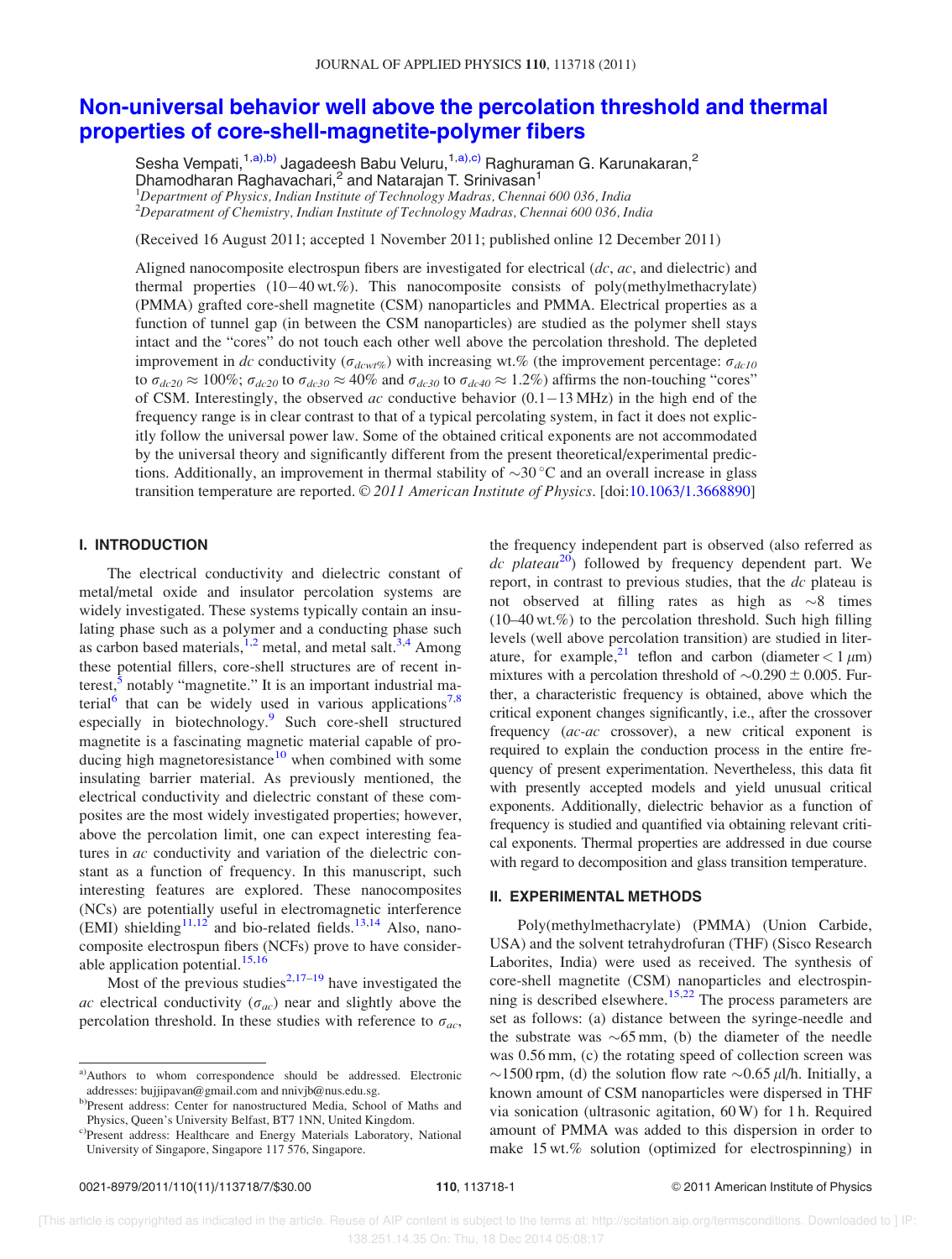PMMA and 10, 20, 30, and 40 wt.% of CSM. These solutions were sonicated for 2 h and subjected to overhead stirring for 12 h. This well stirred solution was sonicated again for 1/2 h prior to electrospinning.

UV-visible spectra were recorded (Shanghai 756MC) from a dispersion of CSM, pure magnetite, and PMMA in THF. Electrospun fibers were imaged with JEOL JSM 840 A SEM from an Al foil. A drop of NCF's dispersion in hexane was collected on a holey carbon coated TEM grid and analyzed under JEOL JEM-2100 Electron Microscope. XRD patterns were obtained (X'Pert PRO PANalytical x-ray diffractometer,  $\lambda = 1.5418 \text{ Å}$ ) on pristine PMMA, electrospun PMMA fibers as well as on NCF-mat.

The fibers were collected ( $\sim$ 1500 rpm) on a set of gold electrodes with a uniform separation of 1 mm for electrical characterizations. Later  $\sim$ 200 nm of gold is evaporated again with the same separation to ensure a reliable contact. Contact leads were obtained from these electrodes using a conducting silver dispersion. dc resistance was measured by employing Keithley 617 programmable electrometer and ac electrical properties were recorded with HP 4192 A Impedance Analyzer on the NCF-mat at room temperature (RT). The total cross-section of NCF-mat is obtained from the number of fibers and the average diameter (SEM images), henceforth the conductivity was calculated. Thermogravimetric analysis (TGA) was performed using Pyris 6, TGA (Perkin Elmer, USA), and differential scanning calorimetry (DSC) is carried out with Netzsch PC200 DSC on PMMA fibers and NCF-mat.

### III. RESULTS AND DISCUSSION

**CSM** PMMA  $Fe_3O_4$ 

#### A. Material characterization

nanoparticles.

Absorption (arb.unit)

UV-Vis spectra were recorded (Fig. 1) on  $Fe<sub>3</sub>O<sub>4</sub>$ , CSM and pristine PMMA to confirm the core-shell structure. In contrast to the largely silent feature in the visible region for magnetite nanoparticles, the CSM has shown clear bands at 270 and 320 nm corresponding to pure  $PMMA<sup>23</sup>$  Inset in Fig. 1 shows a typical TEM image, depicting well dispersed CSM nanoparticles (see supplementary information for more TEM images (Fig.  $S1$ )<sup>43</sup>). The CSM nanoparticles have an aspect ratio close to 1.

It is known that the aspect ratio is one of the main concerns in determining the percolation threshold in dc electrical conductivity, $^{24}$  despite the fact that the absolute conductivity of the fillers does matter. Presently determined average diameter ( $\sim$ 14 nm) and standard deviation (4 nm) are corroborated by an earlier report. $^{22}$ 

Representative SEM images of NCF-mats are shown in Fig. 2 (see supplementary information, Fig. S2 for 20 wt.%). A close inspection of Fig. 2 reveals that 30 and 40 wt.% filling exhibited small clusters of CSM inside the fibers. Lower collection speed in fact results in unaligned/random fibers but definite improvement from 0 rpm. Inset in Fig. 2(c) shows the aligned fibers of  $40 \text{ wt.} \%$  ( $\sim$ 1500 rpm) which is significant indeed. $25$  The average diameter of the fiber is  $\sim$ 3  $\mu$ m with a standard deviation of  $\sim$ 1.1  $\mu$ m (see supplementary information Fig. S3 for diameter distribution). However, obtaining fibers with uniform diameters is one of the challenges in electrospinning.<sup>26</sup>

TEM images of NCFs are shown in Fig. 3. The obtained images exhibit the distribution of CSM nanoparticles inside. No clusters of CSM nanoparticles are observed for 10 wt.%; however, small aggregations are observed in higher filling levels beyond 20 wt.%. Nevertheless, a significant amount of clustering occurred in 30 and 40 wt.%.

Fig. 4 depicts the XRD-patterns of pristine PMMA granuals, electrospun fiber-mat, and NCF-mat. The spectrum for granuals shows no significant peaks implying negligible crystallinity. In contrast, the pattern recorded for the PMMA fiber mat shows some peaks with a nominal intensity. Since the peaks are not well defined, the assignment to lattice indices cannot be done in this case. This proves again that the electrospinning in fact enhances the crystallinity of the polymers.10,26–29 The NCF-mat depicted various peaks corresponding to magnetite. These peaks match with the



FIG. 2. SEM images of core-shell magnetite filled PMMA electrospun fibers: (a) 10 wt.% at  $\sim 800$  rpm, (b) 30 wt.% at  $\sim 1200$  rpm, (c) 40 wt.% at 0 rpm, inset at  $\sim$  1500 rpm.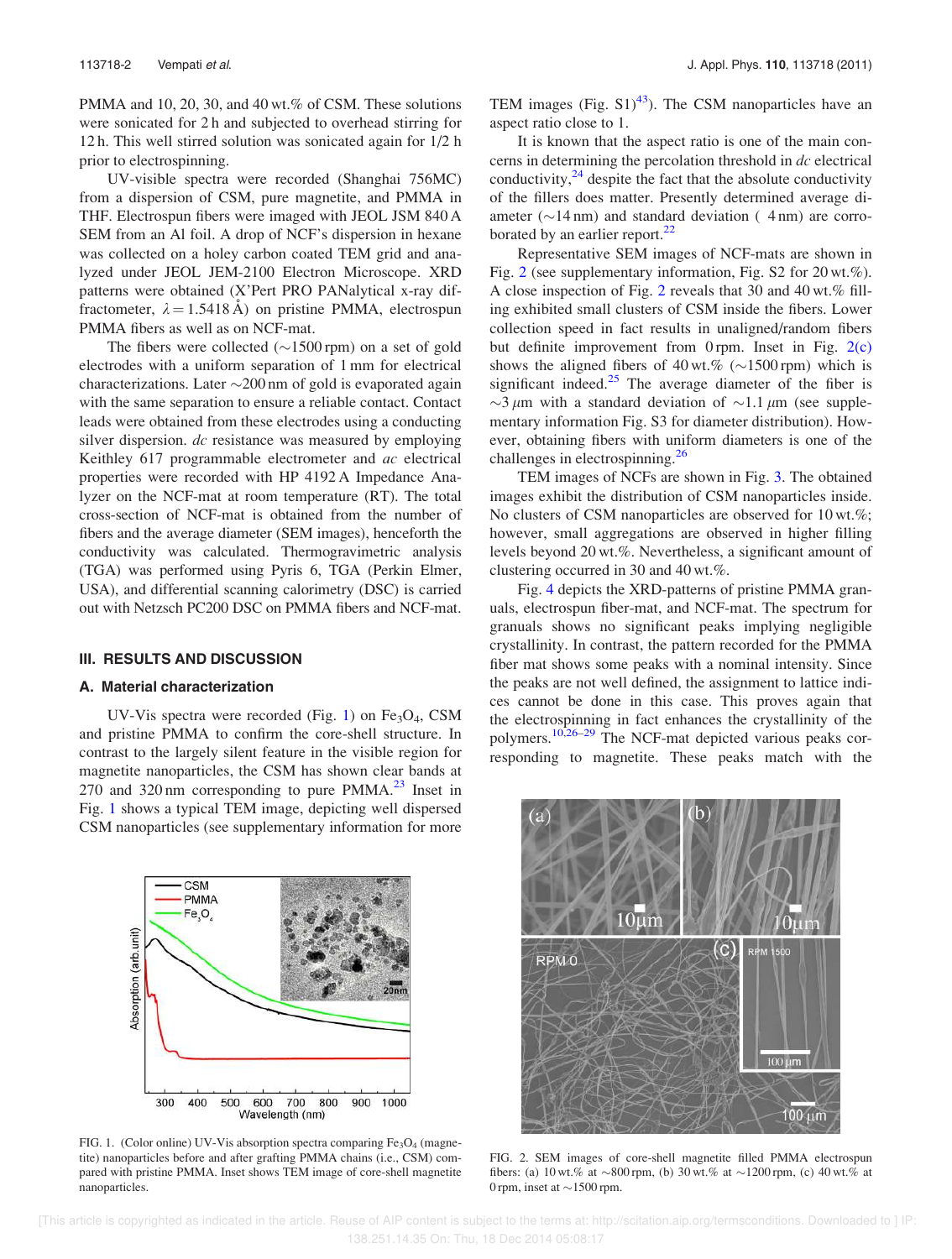$(b)$  $(a)$  $400nm$  $(d)$  $(c)$ 

FIG. 3. TEM image of nanocomposite electrospun fibers of (a) 10, (b) 20, (c) 30, (d) 40 wt.% of core-shell magnetite loadings in PMMA.

standard spectrum (JCPDS card No. 240081) and are annotated in Fig. 4.

Using Scherrer's equation, the mean crystallite diameter is calculated for NCF-mat and found to be  $\sim 30 \pm 5$  nm, where the x-ray wavelength  $= 1.5418$  Å and K is a shape  $factor = 0.9<sup>30</sup>$ 

#### B. Electrical properties

#### 1. dc conductivity well above percolation

Electrical properties of a composite containing conductive fillers and insulating polymer are often analyzed in terms of the statistical percolation theory. At low concentration, conducting fillers are dispersed within the polymeric matrix as insulated clusters. Beyond a critical concentration (percolation threshold $31$ , the conducting fillers connect to each other to form a network in the composite. Consequently, conductivity increases several orders of magnitude and also the dielectric properties are altered accordingly. Close to percolation threshold, the electrical properties have been investigated in various previous studies.<sup>1,2,32</sup> However, the present study reveals the electrical properties of the NCF at filling levels at least 2 to 5 times than the percolation thresh-



FIG. 4. (Color online) XRD patterns of pure PMMA granuals, PMMA-fiber mat, and nanocomposite fiber mat of filling levels 10-40 wt. %.

old. In Fig.  $5(a)$ , dc conductivity of NCF is plotted as a function of CSM wt.% and the percolation transition  $(\varphi_c)$  is around 7–8 wt.%.

As the CSM wt.% is increased from 0 to 10, the  $\sigma_{dc}$  is increased by  $\sim$ 6 orders of magnitude from pristine PMMA.<sup>33</sup> The obtained  $\sigma_{dc}$  values are close to an earlier report<sup>11</sup> which deals with microwave hall mobility studies of same material. In our earlier report<sup>10</sup> on the core-shell structured  $Fe<sub>3</sub>O<sub>4</sub>$ (referred to polymer grafted magnetite) of 5 wt.% filling, we measured  $\sigma_{dc} \approx 12 \times 10^{-9}$  S/m ( $\sigma_{dc5}$ ), so the values reported here represent an improvement of  $\sim$ 4 orders of magnitude. However,  $\sigma_{dc}$  is not improved with CSM wt.% as expected, i.e.,  $(\sigma_{dc20} - \sigma_{dc10})/\sigma_{dc10} \approx 100\%$ ,  $(\sigma_{dc30} - \sigma_{dc20})/\sigma_{dc20} \approx 40\%$ ,  $(\sigma_{dc40} - \sigma_{dc30})/\sigma_{dc30} \approx 1.2\%$ , in contrast to  $(\sigma_{dc10} - \sigma_{dc5})/\sigma_{dc5}$  $\approx$  2500%, which explicitly suggests some sort of saturation in the conductivity with filling level. Well above the  $\varphi_c$ , the conductivity improvement beyond 20 wt.% is not substantial due to the core-shell structure. As the concentration of the CSM is increased, the interparticle distance is decreased (see insets of Fig.  $5(a)$  for various wt.% fillings) and an increase of  $\sigma_{dc}$  is observed.<sup>20</sup> This can be easily understood as at higher filling levels, the CSM nanoparticles are forming numerous conducting networks assisted by tunneling conduction. It is important to note that the nanoparticles are freely dispersed in the polymer matrix, in contrast to pelletized polymer composites.<sup>1</sup> To emphasize, in free dispersion there are slim chances that the cores of CSM touch/connect each



FIG. 5. (Color online) (a) Variation of dc conductivity  $(\sigma_{dc})$  of nanocomposite fibers for various filling levels of core-shell magnetite at RT.  $(\bigstar)$  conductivity of pristine PMMA,  $33$  (O) dc conductivity for 5 wt.% of magnetite is obtained from literature.<sup>10</sup> Inset: grey box at 0wt.% indicates the pristine PMMA, density of magnetite nanoparticles are increasing with wt.%. (b) Nyquist plots for the nanocomposite fibers.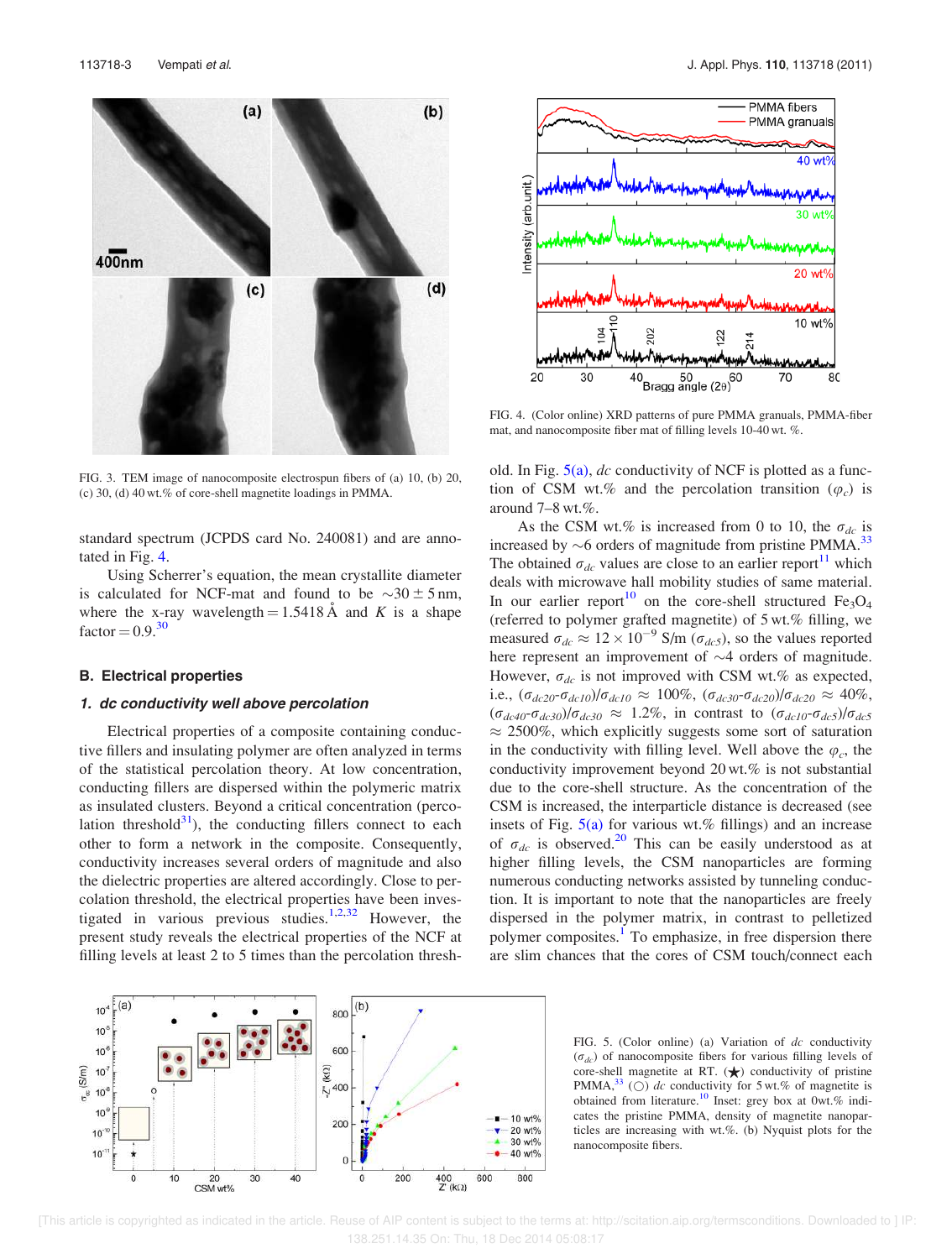other in contrast to a pelletized composite. The determined $^{22}$ polymer chain-graft density ( $\sim$ 5.7 chains/nm<sup>2</sup>) disables the cores of CSM touching each other, which results in a rather high resistive path (high contact resistance) even while clustered. In spite of this, the improvement in the conductivity is a straight forward consequence of classical percolation theory with non-universal conduction mechanism, which considers the crucial influencing factors such as contact resistance and tunneling resistance.<sup>34</sup> Interparticle tunneling<sup>35</sup> causes the improvement in the conductivity of such composites, in which the conductive phase is lower than the  $\varphi_c$ . However, at the present level of filling  $(>\varphi_c)$ , the conducting path is only assisted via tunneling/hopping. In Sec. III.B.2, it is explained that the hopping mechanism cannot support the observed  $ac$ conductivity. Hence, an immediate option is tunneling mechanism, which is the case with 5 wt.% CSM in PMMA (Ref. 10) and other filling levels as well.

#### 2. ac conductivity

Well beyond the  $\varphi_c$ , ac dispersive behavior is investigated to reveal the ionic migration processes and also to find the appropriate critical exponents for the experimental data. It is evident from the TEM studies that CSM can be dispersed inside the host matrix even in very high filling levels, forming multiple CSM-CSM contacts that modify the electrical response of the composite. ac electrical behavior of these NCFs is investigated in the frequency regime 0.1–13 MHz  $(Fig. 5(b) - Fig. 7)$ .

To start with, the Nyquist diagram is plotted in Fig. 5(b). Due to capacitive contribution one can remark the initial part of the semicircles/depressed semicircles for  $>20$  wt.%. Nevertheless, the results are similar to those reported earlier for other polymer fibers.<sup>4,36</sup> It can be seen that the intercept of a typical curve on  $Z'$  axis is high for lower concentration, i.e., lower filling level possesses higher  $dc$  resistance, which is in agreement with earlier  $dc$  conductivity measurements.

Moving on to ac conductivity ( $\sigma_{ac}$ ), in all compositions, it is realized that there is no frequency independent conduction, which is generally attributed to resistive conduction through the NC (Fig. 6). However, to point-out a peculiar behavior, "ac-ac" crossovers or critical (characteristic) frequencies ( $\omega_{01}$  and  $\omega_{02}$ ) are observed.  $\omega_{01}$  and  $\omega_{02}$  separates the three parts, namely  $(i)$ ,  $(ii)$ , and  $(iii)$  (see Fig.  $6(a)$  legend for various parts and see Table I for different  $\omega_{01}$  and  $\omega_{02}$ ). Parts (i) and (ii) explicitly follow a power law behavior of the form  $\sigma_{ac}(\omega) = \sigma_0 + a\omega^s$  in contrast to part (iii), where the conductivity starts to increase more rapidly, which is not clearly a classical power law. Here "s" is the critical exponent. It can be  $s_1$  or  $s_2$  depending on the region of interest (part (i)/(ii)), whereas the coefficient " $a$ " is independent of temperature. Note that the  $\sigma_0 = 0$  for all frequencies measured, i.e., there is no regime in which there is a frequency independent component of  $\sigma_{ac}$ . The obtained fitting parameters are tabulated in Table I.  $\omega_{01}$  is chosen such that the error in both the least square fittings for parts (i) and (ii) is minimal in contrast to an earlier report<sup>19</sup> in which authors dealt with a "dc plateau" followed by a power law increase. It should be



FIG. 6. (Color online) (a) ac conductivity ( $\sigma_{ac}$ , vertically shifted for clarity) of the nanocomposite fibers against frequency at RT. 0.1 MHz –  $\omega_{0I}$  Hz  $\rightarrow$ part (i),  $\omega_{01} - \omega_{02}$  Hz  $\rightarrow$  part (ii), and  $\omega_{02} - 80$  MHz  $\rightarrow$  part (iii). (b) Loglog plot of ac conductivity versus frequency for the nanocomposite fibers of various filling levels.

noted that  $\omega_{01}$  and  $\omega_{02}$  are almost invariant with CSM wt.%. Also, the exponent for the parts (i) and (ii) vary from 0.82 to 1.85. The unusual high exponent does not agree with the universality hypothesis<sup>18</sup> ( $\sigma_{ac}(\omega) \propto \omega^s$ , where  $0.8 < s < 1$ ), which also indicates the non-dependency of the critical exponents on the details of cluster structures or interactions. As mentioned earlier, we investigate behavior in a regime 2 to 5 times higher than  $\varphi_c$ . At such high concentrations, it is expected that there are numerous network connections among the nanoparticles, in contrast to the regime which is close to  $\varphi_c$ . These numerous connections did not possess higher conductivity due to the intact polymer "shell" of nanoparticles. Hence, we suggest that the conduction can only be possible through the decrease in the tunneling distance between the particles.<sup>17</sup>

Below, parts (i) and (ii) are individually addressed. Notably, part (iii) has not been observed in the literature previously, although the power law behavior in continuum percolation systems is previously well studied. Since the clusters are not fully percolating (due to the "shell" structure), and the apparent change in the *ac* conductivity must be due to a contribution from capacitance. At higher frequencies, the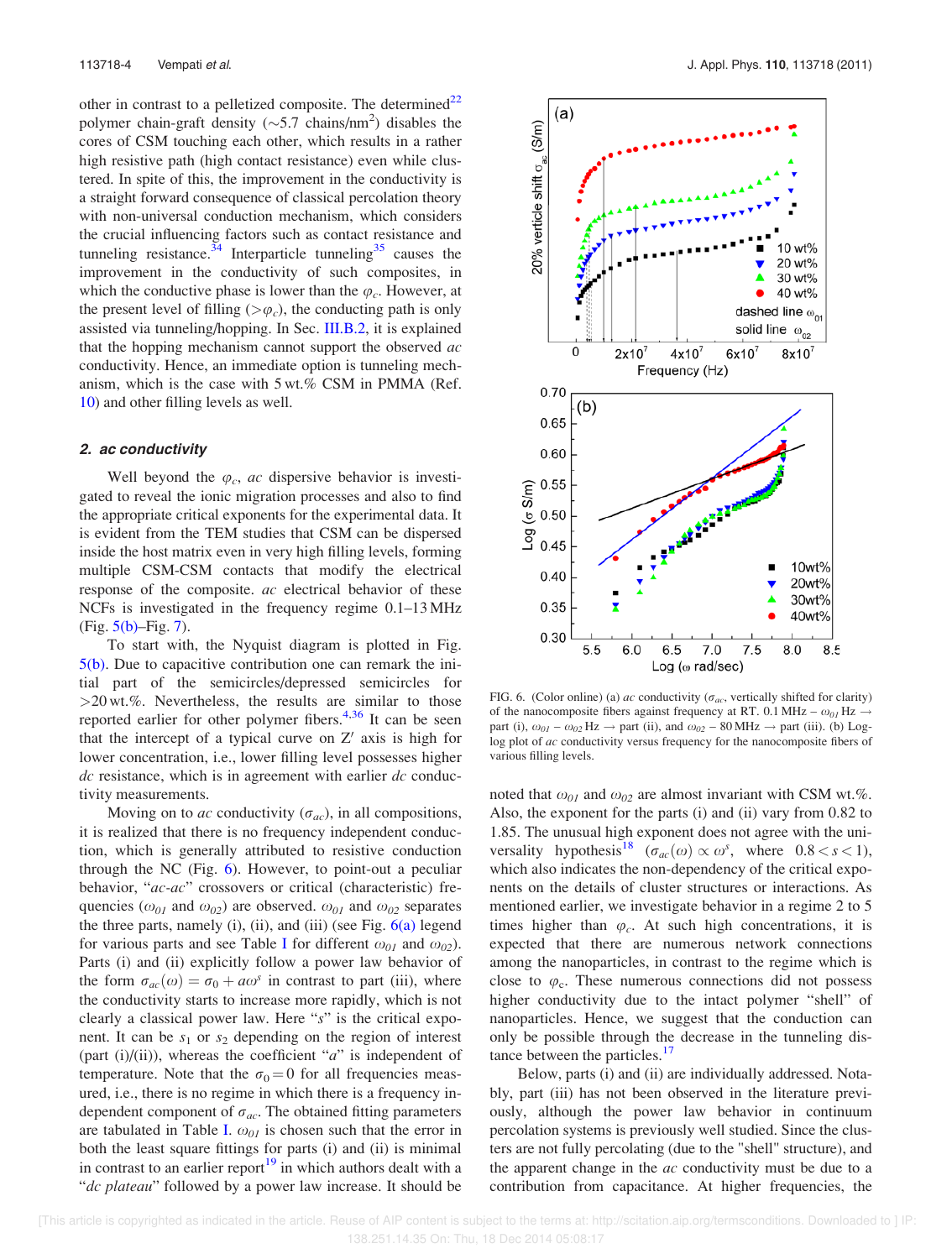| Wt. $%$ | Part (i) $\sigma_{ac}$ (596 × 10 <sup>3</sup> – $\omega_{01}$ ) = $a_1 \omega^{s_1}$ |                 | Part (ii) $\sigma_{ac}(\omega_{01} - 78.5 \times 10^6) = a_2 \omega^{s_2}$ |                 | Loss tangent tan $\delta \propto \omega^{-z}$ |                 |
|---------|--------------------------------------------------------------------------------------|-----------------|----------------------------------------------------------------------------|-----------------|-----------------------------------------------|-----------------|
|         | $\omega_{01} \times 10^6$ (rad/s)                                                    | S <sub>1</sub>  | $\omega_{02} \times 10^6$ (rad/s)                                          | S <sub>2</sub>  | $\omega_c \times 10^6$ (rad/s)                |                 |
| 10      | 5.37                                                                                 | $0.82 \pm 0.01$ | 25.12                                                                      | $1.26 \pm 0.03$ | $\overline{4}$                                | $2.25 \pm 0.03$ |
| 20      | 3.89                                                                                 | $1.85 \pm 0.01$ | 12.59                                                                      | $1.55 \pm 0.03$ | 4.5                                           | $3.56 \pm 0.03$ |
| 30      | 4.57                                                                                 | $1.79 \pm 0.03$ | 21.38                                                                      | $0.85 \pm 0.02$ | 3.5                                           | $3.56 \pm 0.02$ |
| 40      | NA                                                                                   | NΑ              | 10                                                                         | $1.24 \pm 0.01$ |                                               | $2.75 \pm 0.03$ |

TABLE I. Various critical exponents obtained from fittings are tabulated.

capacitance contribution is rapidly increasing and hence part (iii) is noticed.

Part (i) can be explained by the power law of the form  $\sigma_{ac}$ (596 × 10<sup>3</sup> –  $\omega_{01}$ ) =  $a_1\omega^{s_1}$ . Linearly increasing conductivity (log-log scale) has occupied immense space in literature and is thoroughly explained. The power law exponent  $s_1$ is expected to be between 0.8 and 1.0 for hopping mechanism,  $37$  which is the case with 10 wt.%. In contrast to this, higher fillings have depicted much higher  $s_1$  values suggesting that the charge carriers do not follow the hopping mechanism. In this regime,  $\sigma_{ac}$  appears to be proportional (log-log scale) to frequency due to the capacitance of the host medium between the conducting particles or aggregates for all compositions. The increase in the  $\sigma_{ac}$  is attributed to the decrease in the tunneling distance between the fillers. Also the  $\sigma_{ac(10 \text{ to } 30 \text{ wt.}\%)}$  are in the similar order with different s values, whereas  $\sigma_{ac40}$  has higher value. This similarity in  $\sigma_{ac}$  suggests that the decreased tunnel distance is not substantial till 30 wt.% to increase the  $ac$  conduction. However, in the context of  $\sigma_{dc}$ , the conduction is only assisted by tunneling of charge carriers, whereas  $\sigma_{ac}$  is supported by electronic as well as a contribution from ever decreasing impedance of capacitive part (see Fig. 5(b) and its discussion). In addition, the lower characteristic frequency, " $\omega_{01}$ " is not depicted by  $40 \text{ wt.}\%$ , due to the saturated contact resistance.

Part (ii) can be described by power law ( $\sigma_{ac}(\omega_{01} - 78.5)$  $\times 10^6$ ) =  $a_2\omega^{s_2}$ ) with a different exponent (see Table I for  $s<sub>2</sub>$ ). Nevertheless, this linear dependency of the conductivity with frequency can be attributed to the electronic conduction with non-universal critical exponents.

In Part (iii), the sharp rise is explicitly observed for other samples except 40 wt.%. Rapid rise in the conductivity at high frequency attributed to the contribution from the capacitance. The Nyquist plot indicates a higher capacitance contribution in higher filling levels. In fact, all the samples possess some amount of capacitance contribution, but it is increasing with the CSM wt.%. The entire regime of conductivity is due to polarization (restricted moment) of permanent dipoles/ induced dipoles/accumulated interfacial charges.

#### 3. Dielectric characteristics

Figure 7(a) shows the frequency dependence of dielectric behavior of NCF at RT in the frequency range 0.1–13 MHz. Initially the capacitance was recorded and dielectric constant  $(\varepsilon_r(\omega))$  was extracted using the following formula:<sup>4</sup>  $\varepsilon_r(\omega)$  $= [C(\omega)l]/\varepsilon_0A$ , where  $C(\omega)$  is the frequency dependent capacitance,  $\varepsilon_0$  is the free space dielectric constant, A is the total cross sectional area, and l is the distance between the electrodes.  $\varepsilon_r(\omega)$  has shown weak frequency dependence from 0.1 to 1.8 MHz, after which it decreases rapidly.

This decrease can be attributed to the fact that in the higher frequencies, the heavier dipoles may not be able to align with the rapidly varying electric field.<sup>4</sup>

The dielectric constant is increasing with the filling rate in the entire frequency regime; however, a close overlap between 30 and 40 wt.% is observed in the high frequency end. Figure  $7(a)$  inset is normalized capacitance (normalized individually, considering the maximum of each curve) versus frequency. The clustering/overlap of curves exhibit the similarity in the dielectric behavior, which is simply the scaling of universal behavior. Figure 7(b) depicts a plot between loss tangent (tan  $\delta$ ) and log frequency. The behavior is fitted



FIG. 7. (Color online) Dielectric properties of nanocomposite fibers. (a) Log-log plot of dielectric constant  $(\varepsilon_r(\omega))$  versus frequency (rad/s). Inset is a plot of normalized (independently) capacitance versus frequency (Hz) on log scale, (b) variation of tan  $\delta$  against frequency at RT.  $\omega_c$  stands for critical frequency at which  $tan \delta$  is the minimum.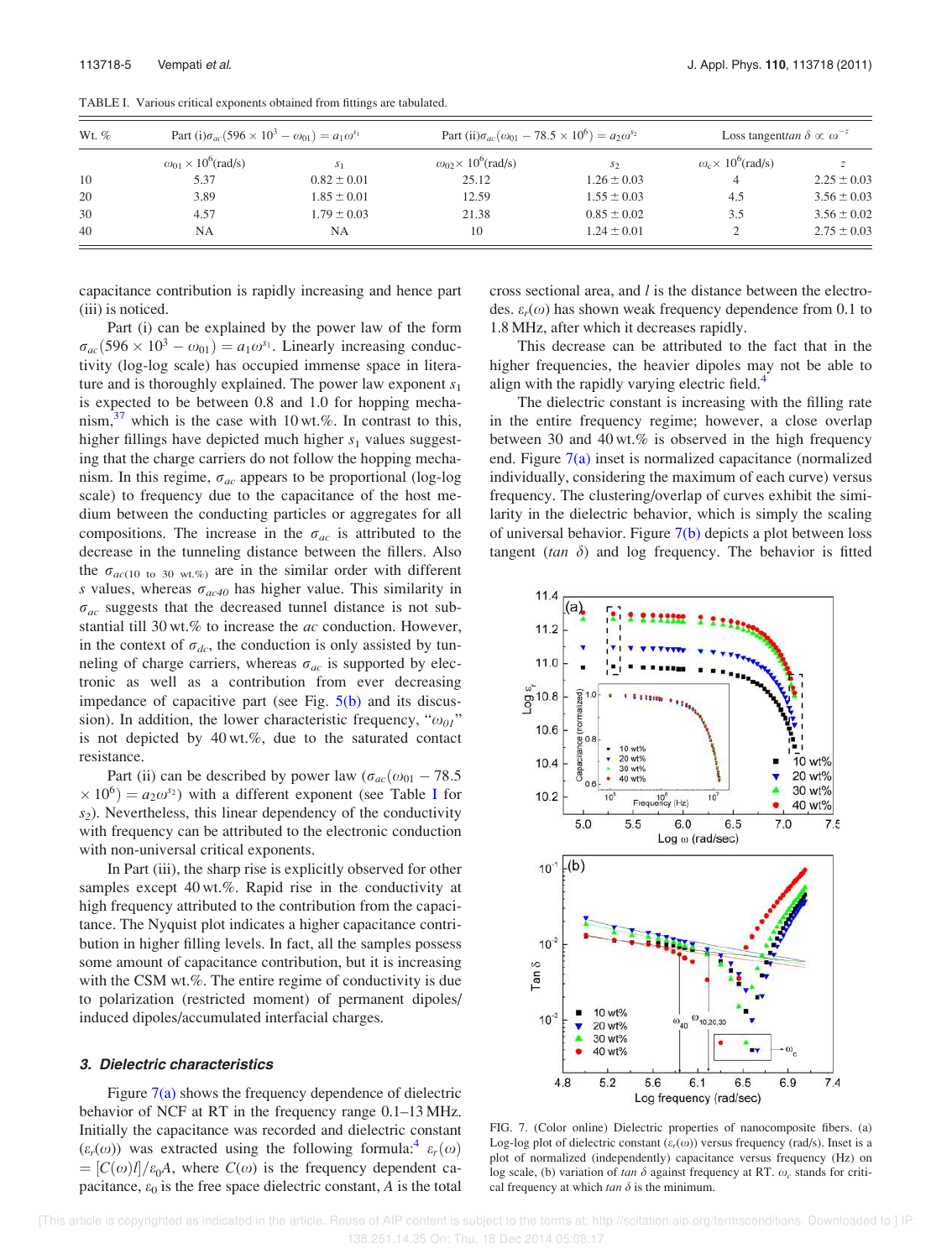to the following power-law equation tan  $\delta \propto \omega^{-z}$  and the obtained parameters are tabulated in Table I. The fitting deviates from the data if the frequency is above  $\omega_{10,20,30}$  $(\sim 9.3 \times 10^6 \text{ rad/s})$  for 10–30 wt. % and  $\omega_{40}$  ( $\sim 5.6 \times 10^6 \text{ rad/s}$ ) s) for 40 wt.%. After crossing a critical frequency  $\omega_c$  (the minimum in tan  $\delta$ ) tan  $\delta$  starts to increase more rapidly. In the case of 40 wt.%, the raise has appeared little earlier than the other concentrations (see Table I for  $\omega_c$ ). Behavior similar to this is observed in the literature in a  $Fe<sub>3</sub>O<sub>4</sub>$  and polymer system,<sup>1</sup> in which the authors have noticed a minimum in  $tan$  $\delta$ . They have also noticed for a filling level below  $\varphi_c$ , tan  $\delta$  is reasonably well frequency dependent, in agreement with intercluster polarization predictions. Further, the authors<sup>1</sup> found no explanation for the rise after  $\omega_c$ , which is a small tail in their observation. In the present filling levels  $(>\varphi_c)$ , the tan  $\delta$  is less frequency dependent below  $\omega_c$ . Nevertheless, here the rise in tan  $\delta$  can be observed explicitly, and unfortunately no explanation has been found in literature.

#### C. Thermal properties

#### 1. Thermal stability

The thermograms of pure PMMA fibers and the NCFs were plotted for comparison in Fig.  $8(a)$ . In the case of pure PMMA, only one degradation step between  $360$  to  $370^{\circ}$ C can be observed, corresponding to a number of reactions leading to monomer units until the PMMA is volatilized completely.<sup>38</sup> The decomposition temperature  $(T_d)$  associated with this degradation step is affected by the presence of CSM. It is clear from the TGA graphs that the thermal stability of the NCF is increased when compared with pristine PMMA fibers, presumably due to the restriction of mobility of oxide particles. However, the increase is not varying much with the CSM wt.%, which suggests a saturation in thermal stability with filler content (see Fig.  $8(b)$  inset). The increase in the thermal stability  $\sim$ 30 °C is indeed a significant result,<sup>39</sup> which may be attributed to the enhanced compatibility of filler with the host matrix $40,41$ due to the surface modification of magnetite.

#### 2. Glass transition

The glass transition temperature  $(T_g)$  was determined from the DSC profiles (Fig.  $8(b)$ ) by the location of the



FIG. 8. (Color online) Thermal properties of pristine PMMA fibers and nanocomposite fibers. (a) TGA curves recorded under nitrogen atmosphere. (b) DSC profiles, inset shows decomposition and glass transition temperatures ( $T_d$  and  $T_g$ , respectively) for various filling levels. Connecting lines are only for the guidance to the eye.

midpoint of the  $\Delta C_p$  (the heat capacity change in the vicinity of  $T_g$ ) function and the width assigned by the end points of the  $\Delta C_p$  function, i.e., the T<sub>g</sub> is estimated by the midpoint of the jump in heat capacity. The DSC profiles show an endothermic transition, starting at  $\sim 80^{\circ}$ C and centered at  $\sim 90^{\circ}$ C which indicates the evaporation of water molecules from the polymer matrix. In the region of 100 to  $130^{\circ}$ C, there is no substantial deviation of the base line. Also the  $T_g$  is dependent on the molecular weight as well as the degree of crystallinity of the polymer. When the temperature crosses  $140^{\circ}$ C, one can observe the exothermic regime, which may be because of crystallization of the polymer. Inset in Fig. 8(b) emphasizes that there is a slight overall improvement in the Tg , which is corroborated with XRD results depicting improved crystallinity.

The presence of CSM lowered the mobility of the chains, and as a result, the  $T_d$  and  $T_g$  increased for NCFs. In addition, the increase in the concentration of nanoparticles makes the nanocomposite more brittle, leaving even less "free" space for the polymer macromolecules to move.<sup>42</sup>

### IV. SUMMARY AND CONCLUSIONS

The main aspect of this paper is to understand the electrical  $(dc, ac, and dielectric)$  properties in the nearly extreme limits of filling ratios, such as 40 wt.% where the cores of CSM nanoparticles do not touch each other. It is demonstrated that the electrospun fibers with improved crystallinity (corroborated with XRD and DSC) at higher loadings of magnetic fillers might possess unusual and interesting electrical characteristics, which may find potential applications in various fields. Such a nanocomposite could be employed as both high-dielectric constant material and conductive polymer.

Improvement in the dc conductivity with filling level is not as high as expected due to the polymer "shell" of the magnetite. In higher concentrations even if the adjacent particles are touching, the conduction might happen only through the tunneling between the particles which results in a high contact resistance. The enhanced conductivity of  $\sim$ 6 orders of magnitude with filling rate is due to the decreased tunneling distance as well as an increased number of tunneling pathways. Since the  $\sigma_{ac}$  did not follow universal phenomenon, a theoretical model is required to fully explain this peculiar conduction behavior. However, it is attempted to explain the perceived conduction behavior with the existing models. A least square fit is undertaken to the data with an equation of the following form  $\sigma_{ac}(\omega) = a'_1 \omega^{s'_1} + a'_2 \omega^{s'_2}$  to realize the inherent dependency of the exponents. But curve fitting was not very successful indicating the non-dependency of the exponents. Dielectric response in fact followed the universal scaling behavior in contrast to  $\sigma_{ac}$  in which no scaling is observed.

It can be expected that further filling levels may also be dielectric in nature, rather than highly conductive, which may be a very significant finding. Further increase in the filling level  $(>40 \text{ wt.}\%)$  has lead to unsuccessful electrospinning. Study on thermal properties suggests an enhancement of  $30^{\circ}$ C in decomposition temperature and slight improvement in the glass transition temperature due to improved compatibility of the filler.